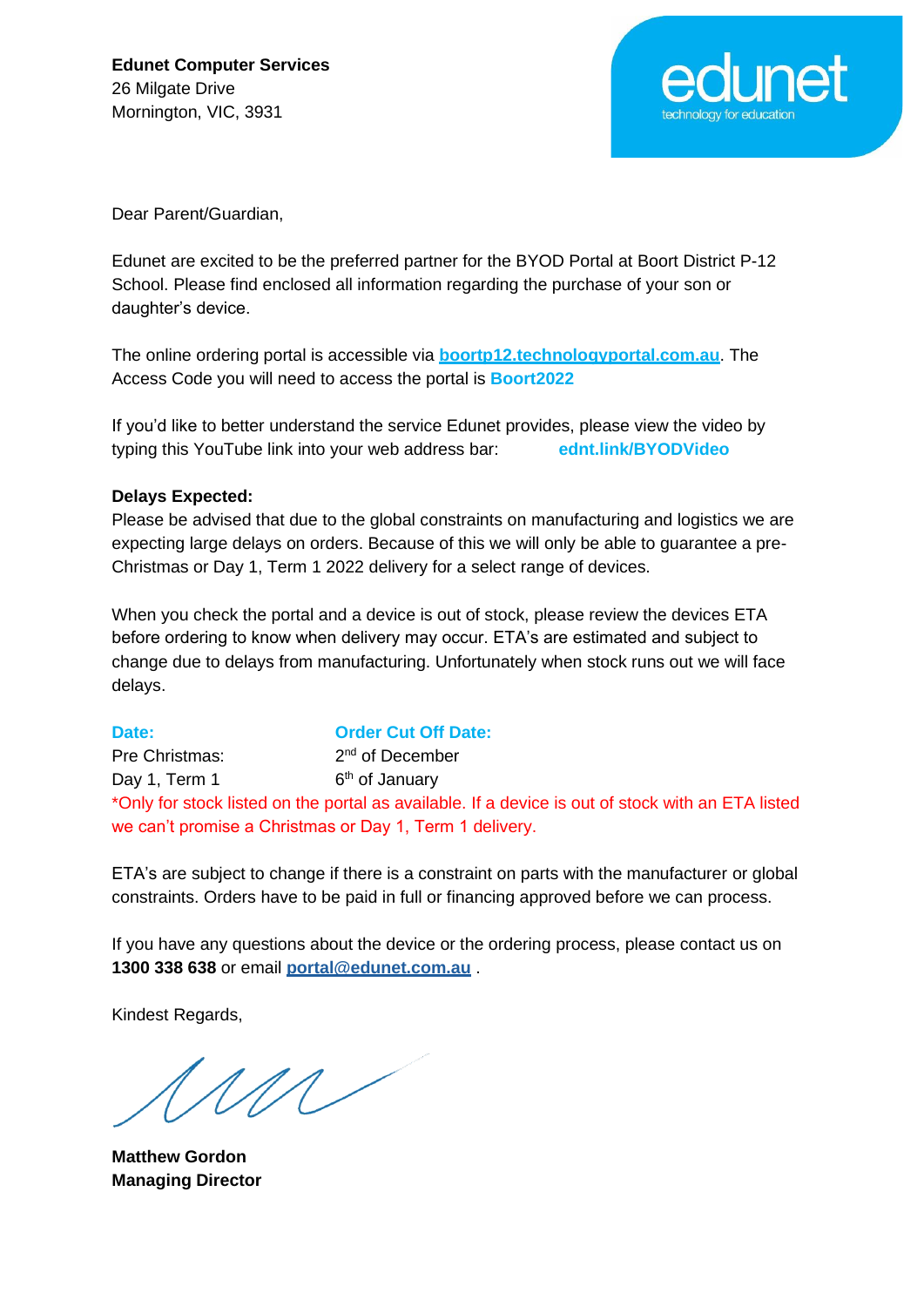

# **Why Edunet?**



### **View our informational Video by typing this link into your web address bar: ednt.link/BYODVideo**

### **Education Specialists:**

Edunet is proud to be an Authorized DET Supplier for Government Schools and also a trusted advisor for many Catholic/Private & Independent K-12 schools. With over 18 years' experience in both IT and Education, our strength is in our quality of service and our mission is to maintain long term relationships that benefit both school and community.

### **Education Devices & Prices:**

Edunet are Authorized Education Suppliers for key Device manufacturers. Because of this, we are able to provide the lowest Education pricing on a range of laptops that aren't available in the retail stores!

### **Access to School IT Support:**

By purchasing through the school's Edunet portal, it provides your School's IT Team the visibility to assist with any warranty/insurance faults. If the device can't be fixed by the School Tech, they will reach out to Edunet and we'll come onsite to the school and repair the device.

Speak to your school for clarification, but if you bring a device from a retail store or from home the school will only be able to provide limited support. This is because the warranty and insurance support is managed by the retailer you purchased the device from.

### **Onsite Warranty Support:**

As an Authorized Warranty Service provider, Edunet are able to provide onsite repairs under the genuine manufacturer's warranty with genuine manufacturer's parts.

By purchasing the Onsite Warranty through Edunet, you will be able to call on us to repair your student's device at the school, or at your home if it's during school holidays!

If you purchase a device through a retail store, it likely means repairs are done at their repair depot, which means you'll need to hand the device over to them for an unknown amount of time.

### **Education Insurance:**

Through iBroker Insurance, Edunet is also able to repair your son or daughter's device onsite at the school or at your home. Further information on iBroker is provided below in this information pack.

### **12 Months Interest Free:**

Through ZipMoney you will be given the option to pay off the purchase with 12 months' interest free financing. Further information on ZipMoney is provided below in this information pack.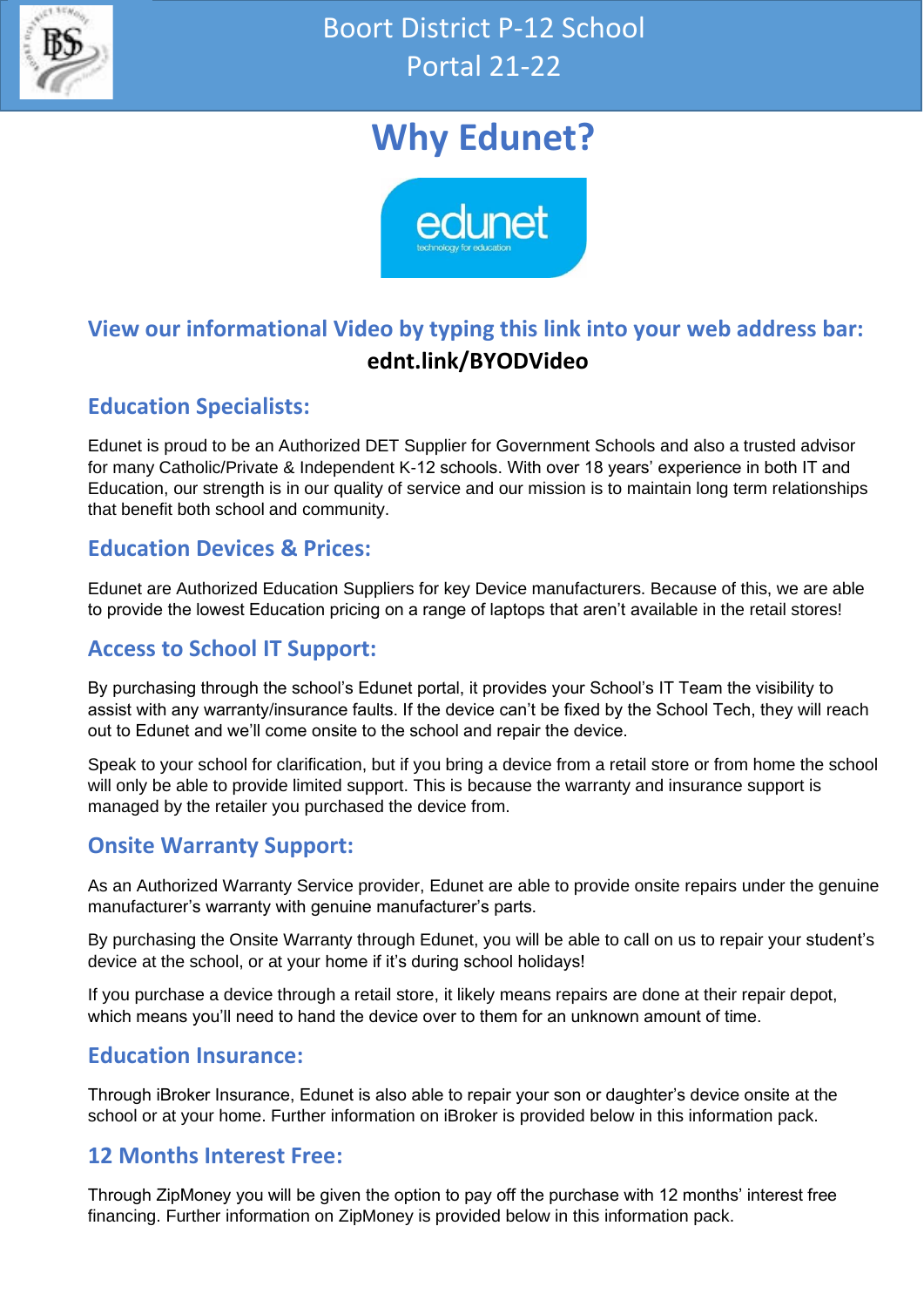

# **Acer Travelmate B311 Clamshell**



## • NX.VNFSA.004

**Specifications**

- 11.6" HD 1366 x 768
- Intel Celeron Quad Core N4120, 4 MB L2 cache, 1.10 GHz up to 2.60 GHz
- 4GB DDR4 RAM
- 128GB PCIe NVMe SSD
- Intel UHD Graphics 600
- HD User Facing Camera with Camera Door
- Wireless-AC + BT  $5.0$
- Windows 10 Pro Academic
- 3 Year Onsite Warranty

### **\$623.70 inc GST**

| <b>Accessories - See Compulsory Items in Red</b>                |          |
|-----------------------------------------------------------------|----------|
| Targus 11"-12" Contego Armoured Slip<br>Case                    | \$43.32  |
| Targus 11-12" Tanc Case                                         | \$64.41  |
| Targus Rugged Slipcase 11-12"                                   | \$25.96  |
| <b>iBroker Educational 3 Year Insurance with</b><br>\$75 Excess | \$223.58 |

#### **Minimum Cost \$656.26 inc GST**

Or

Approximately \$15.67 weekly with ZipMoney.

(Minimum package cost includes device, any compulsory items selected by the school (in red) and \$6.60 admin fee)

## Pricing subject to change.

### **Device Recommendations from the School:**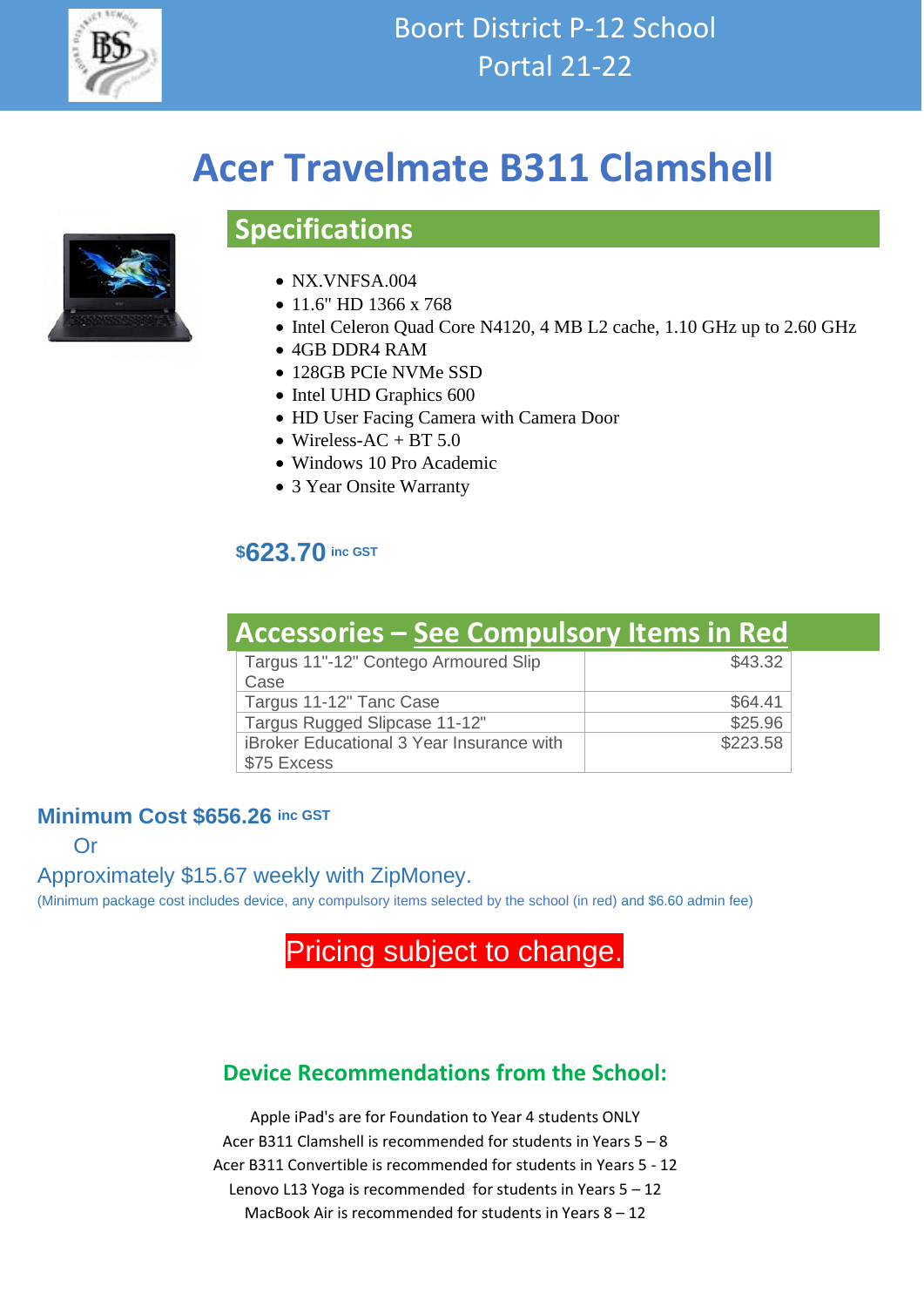

# **Acer Travelmate B311 Convertible**

## **Specifications**



- UN.VN1SA.003
- 11.6" FHD Touch 1920x1080
- Intel HD Graphics 605
- Stylus Pen
- Intel Pentium Silver N5030 4 MB L2 Cache, 1.10 GHz, up to 3.10 GHz
- 4GB DDR4 RAM
- 128GB PCIe NVMe SSD
- Wireless-AC + BT 5.0
- Windows 10 Pro Academic
- 3 Year Onsite Warranty

### **\$852.39 inc GST**

| <b>Accessories - See Compulsory Items in Red</b>                |          |
|-----------------------------------------------------------------|----------|
| Targus 11"-12" Contego Armoured Slip<br>Case                    | \$43.32  |
| Targus 11-12" Tanc Case                                         | \$64.41  |
| Targus Rugged Slipcase 11-12"                                   | \$25.96  |
| <b>iBroker Educational 3 Year Insurance with</b><br>\$75 Excess | \$287.10 |

#### **Minimum Cost \$884.95 inc GST**

Or

Approximately \$20.06 weekly with ZipMoney.

(Minimum package cost includes device, any compulsory items selected by the school (in red) and \$6.60 admin fee)

## Pricing subject to change.

### **Device Recommendations from the School:**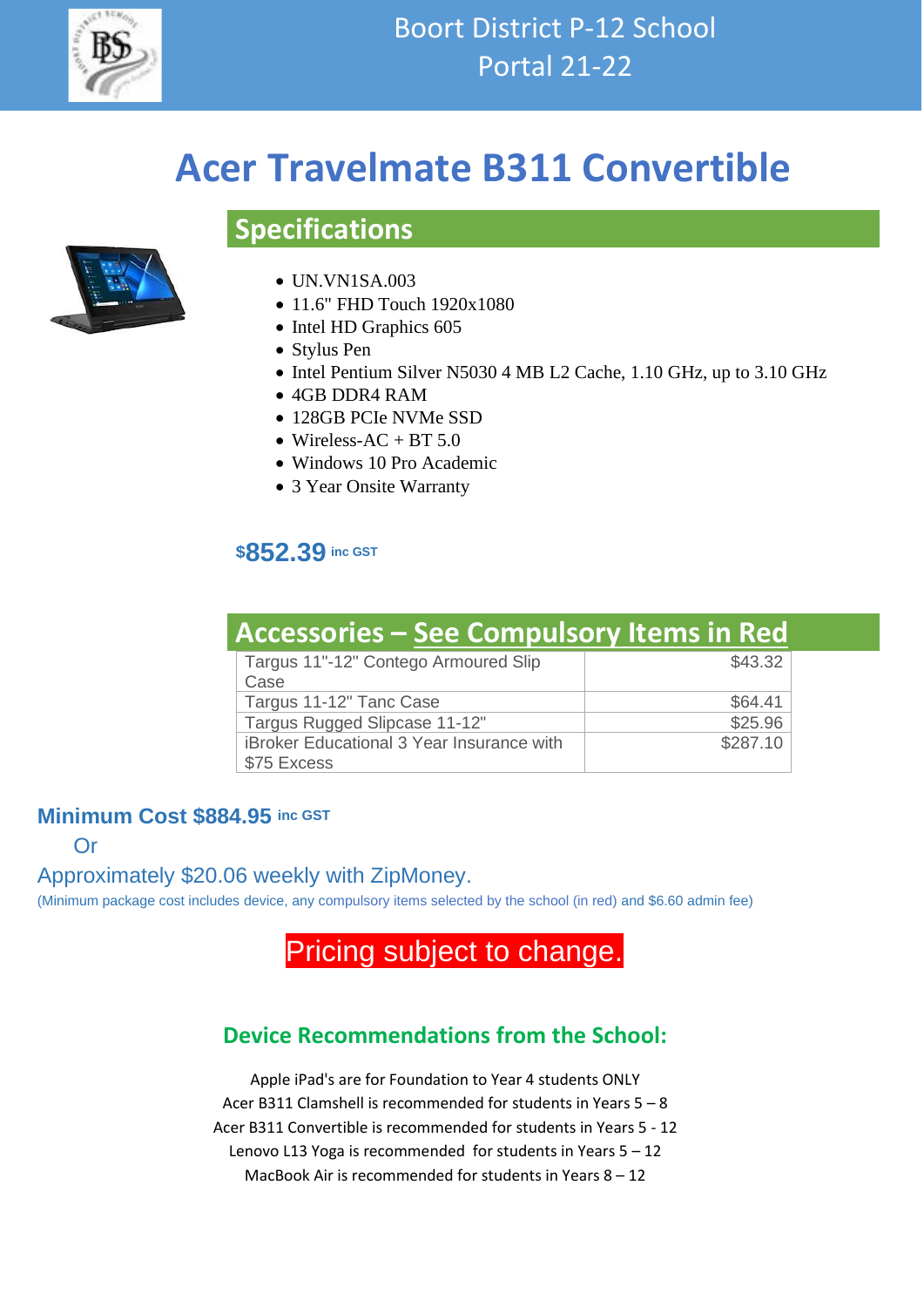

# **Lenovo ThinkPad L13 Yoga Gen 2**



## • 20VLS0NK00 (Silver)

**Specifications**

- Windows 10 Pro Academic
- 13.3" FHD Multi Touch Screen
- Intel Core i5-1135G7 Processor (6M Cache, up to 4.20 GHz)
- Intel Iris Xe Graphics
- 8GB DDR4 2400Mz SODIMM
- 256GB m.2 NVMe SSD
- 3 Year Depot Warranty
- Integrated 720p HD Camera + World Facing Camera
- Intel Wi-Fi  $6$  AX201 (2x2, 802.11ax) + Bluetooth, ThinkPad Pen Pro, ThinkPad Battery 3 cell Li-Polymer (45Whr), 45W 3pin USB-C

### **\$1,175.79 inc GST**

| <b>Accessories - See Compulsory Items in Red</b> |          |
|--------------------------------------------------|----------|
| Targus 13.3" Contego Armoured Slip Case          | \$46.64  |
| Targus 13.3" TANC Case                           | \$76.12  |
| Targus Rugged Slipcase 13-14"                    | \$31.14  |
| iBroker Educational 3 Year Insurance with        | \$338.25 |
| \$125 Excess                                     |          |
| Lenovo 3 Year Onsite Warranty Upgrade            | \$28.88  |
| Lenovo 3 Year Sealed Battery Addon               | \$35.81  |
| <b>BluPeak Laptop USB-C Power Bank</b>           | \$82.50  |

#### **Minimum Cost \$1,242.41 inc GST**

Or

### Approximately \$26.94 weekly with ZipMoney.

(Minimum package cost includes device, any compulsory items selected by the school (in red) and \$6.60 admin fee)

## Pricing subject to change.

### **Device Recommendations from the School:**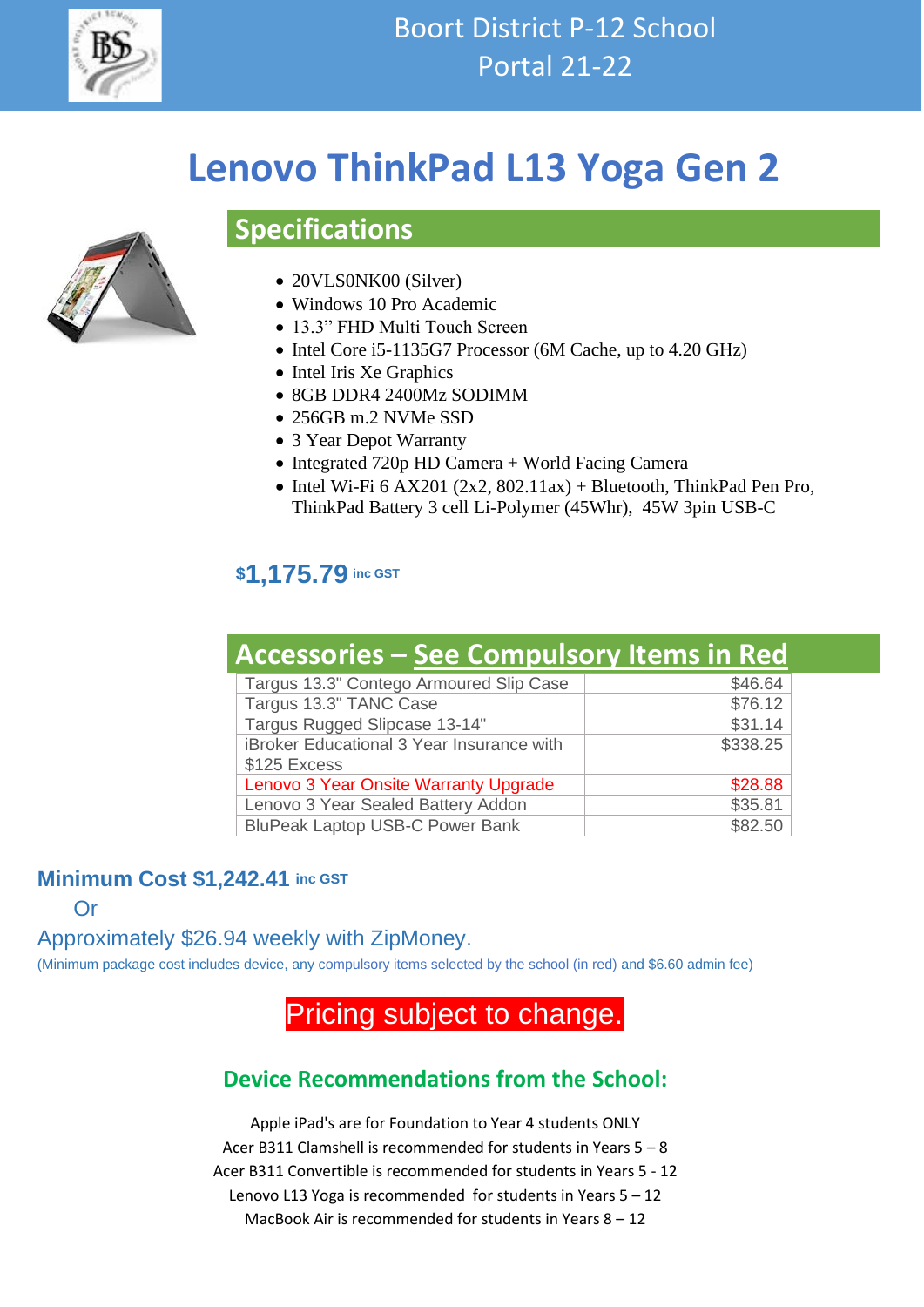

# **Apple MacBook Air 13" - Silver**

## **Specifications**



- 13.3" LED Backlit
- Silver
- M1 Chip 8-Core CPU & 7-Core GPU
- 8GB RAM
- 256GB SSD
- 720p FaceTime HD Camera
- 802.11ac
- Full Size Keyboard Touch Bar

### **\$1,319.12 inc GST**

| <b>Accessories – See Compulsory Items in Red</b> |          |
|--------------------------------------------------|----------|
| Targus 13.3" Contego Armoured Slip Case          | \$46.64  |
| Targus 13.3" TANC Case                           | \$76.12  |
| Targus Rugged Slipcase 13-14"                    | \$31.14  |
| iBroker Educational 3 Year Insurance with        | \$338.25 |
| \$125 Excess                                     |          |
| AppleCare 3 Year Service and Support             | \$182.49 |
| <b>BluPeak Laptop USB-C Power Bank</b>           | \$82.50  |

### **Minimum Cost \$1,539.35 inc GST**

Or

Approximately \$32.65 weekly with ZipMoney.

(Minimum package cost includes device, any compulsory items selected by the school (in red) and \$6.60 admin fee)

# Pricing subject to change.

### **Device Recommendations from the School:**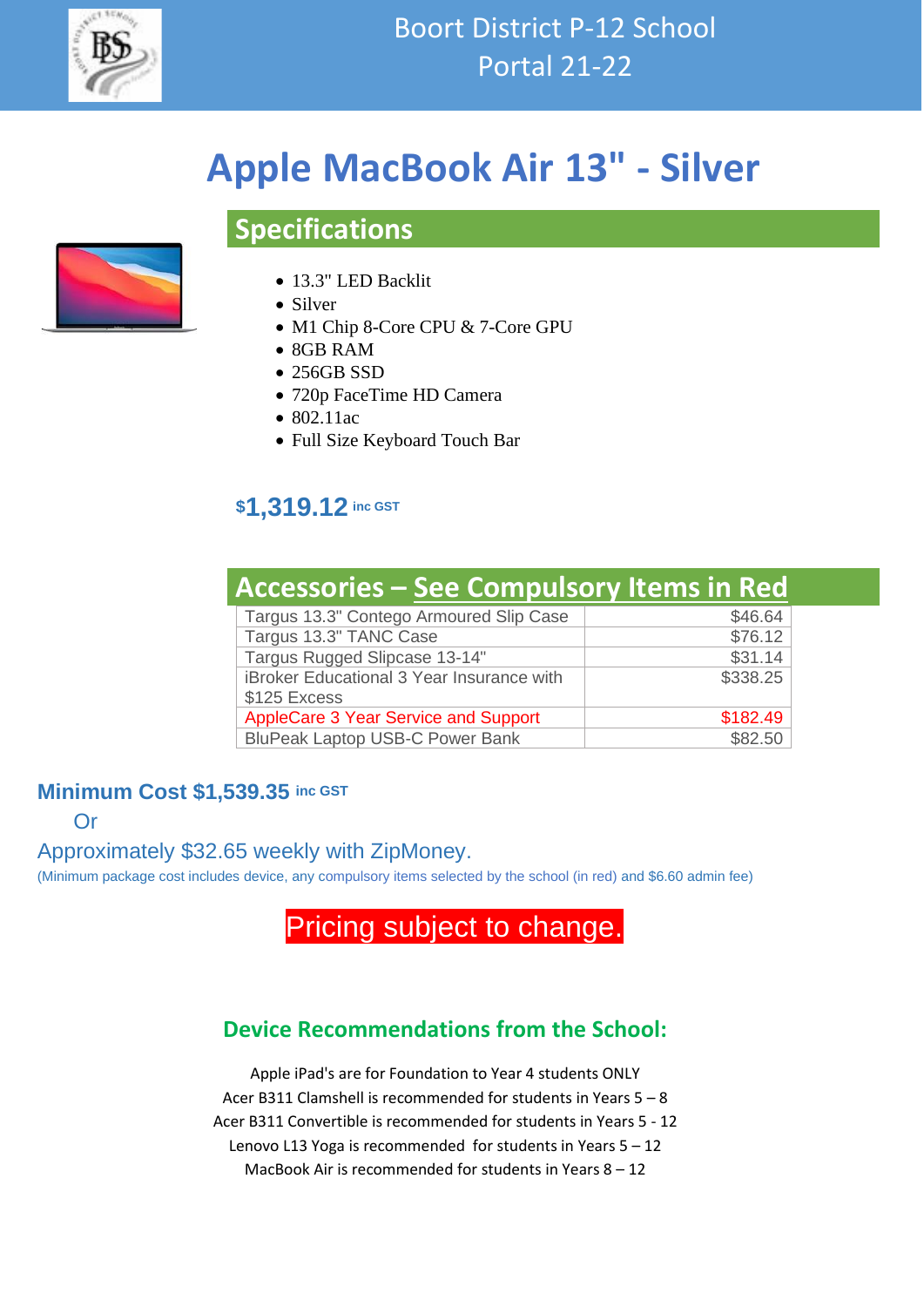

# **FAQs – Page 1**

### **Where is my order delivered?**

- **IF** your school has Australia Post, the device will be delivered to your nominated address. We recommend considering putting your work address because Australia Post won't leave the device without someone there to sign. If delivery is unsuccessful, the device will be returned to the nearest Aust Post depot for you to collect within 10 days.
- **IF** your school has no Australia Post, the device will be delivered to you school for them to setup. The school will be in contact with you to collect once the device is ready.

### **Which device should I choose?**

This will largely depend on the subjects your student is doing, always seek advice from the school if you're unsure. As a general rule most of your student's work will be web browsing and word documentation, which doesn't require a powerful/expensive device. It's only when the student is doing media / art / graphics subjects that you may need to consider a device with a better Processor or more RAM.

If your student isn't doing art or graphical subjects we always recommend looking at the cheaper/more durable Education specific models!

### **If I choose Zip finance, when do the repayments start?**

Your once off account setup fee of \$99 will be taken out immediately (if you haven't got an account already). Your repayments won't begin until the device has been delivered by Edunet.

### **Can I hand this device down to a younger sibling?**

Absolutely! All warranty/insurance purchased follows the device, regardless of who's using it.

#### **Can we get a discount for a purchase of more than one?**

We don't require parents to buy multiple devices to take advantage of a bulk discount. Edunet negotiates with the brands of the devices to get a bulk discounted price for Education. The price you get for one device already has a bulk buy discount applied because Edunet supplies to hundreds of schools across the state.

### **What is the difference between warranty and insurance?**

Warranty covers manufacturer's faults, whereas Insurance covers accidental damage caused by your student. For example dropping the device and breaking the screen, or liquid damage would be covered by Insurance. We recommend reading the PDS on our website on the insurance for more details.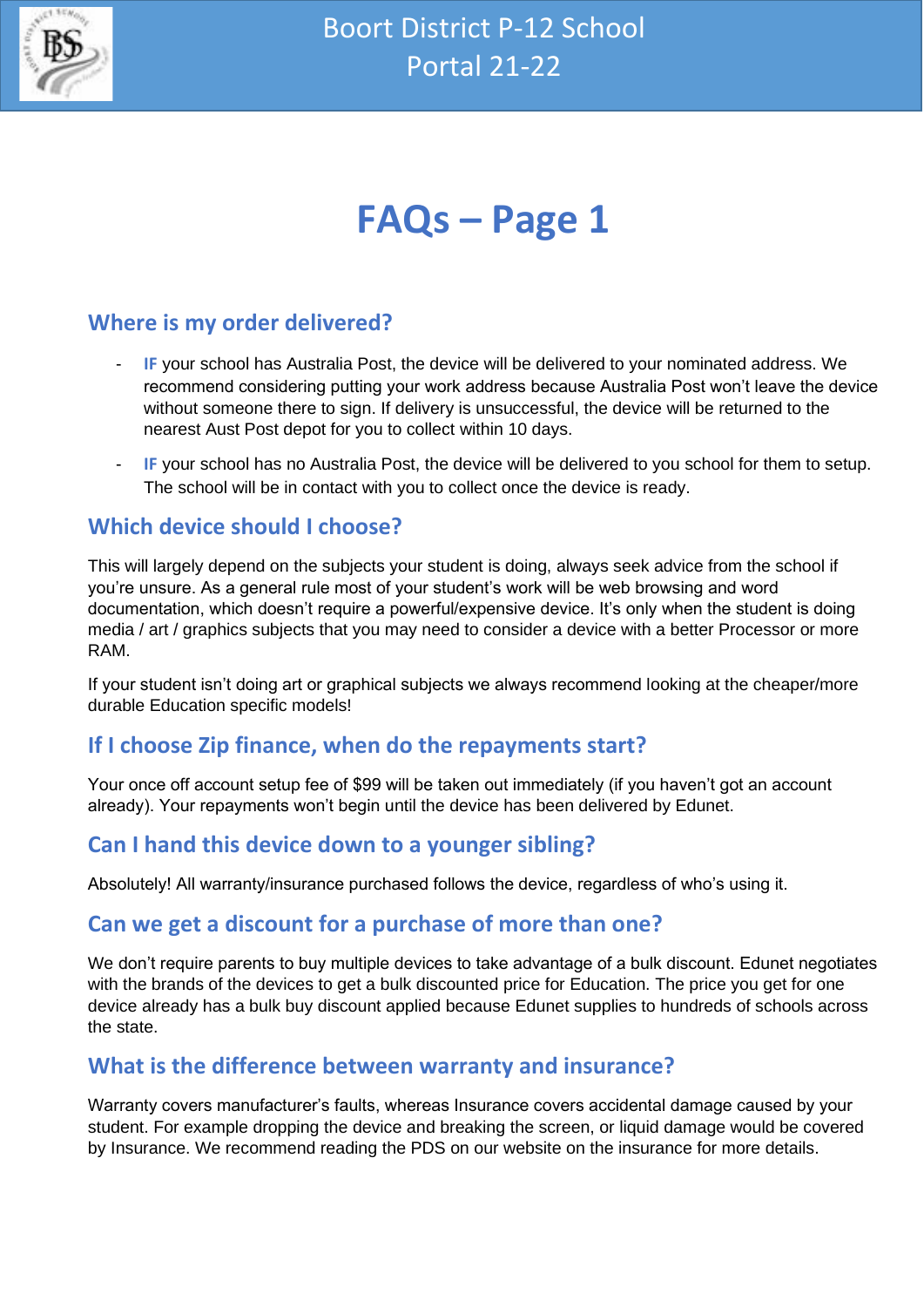

# **FAQs – Page 2**

### **Can I purchase spare chargers or other accessories?**

Yes. Additional chargers or replacement pens/bags can be purchased via our accessories portal below:

**Website:** accessories.edunet.com.au

### **Can we do split payments?**

Yes you can, but Edunet cannot process your order until full payment has been received. Please ensure the order's confirmation number is put in the payment description when payment is processed otherwise we will not know which order to put the money against.

### **Can we order with Zip over the phone?**

We cannot help with processing an order over the phone if you want to use Zip financing. This is because Zip requires your personal banking information.

### **What happens if I'm declined by Zip?**

First step is to get in contact with Zip directly. They may just require some additional information to then approve your order. If you have been declined it's best to speak with your school around what options they may have available to you.

**Zip's Number:** 02 8294 2345 (9am – 6pm Monday – Saturday)

### **What are the compulsory / mandatory items?**

The school may want you to purchase particular options to ensure the device is protected. Common mandatory selections is a 3 year onsite warranty. Edunet cannot remove these mandatory items without written approval by your school.

### **What happens if my device stops working?**

First step is to take it to the school in case it's something software related they can fix immediately. If they can't fix it they'll lodge a service job with Edunet's Repair team and we'll be in touch to organise a repair.

### **Should you have anymore questions or concerns please do not hesitate to contact Edunet:**

**1300 338 638 portal@edunet.com.au**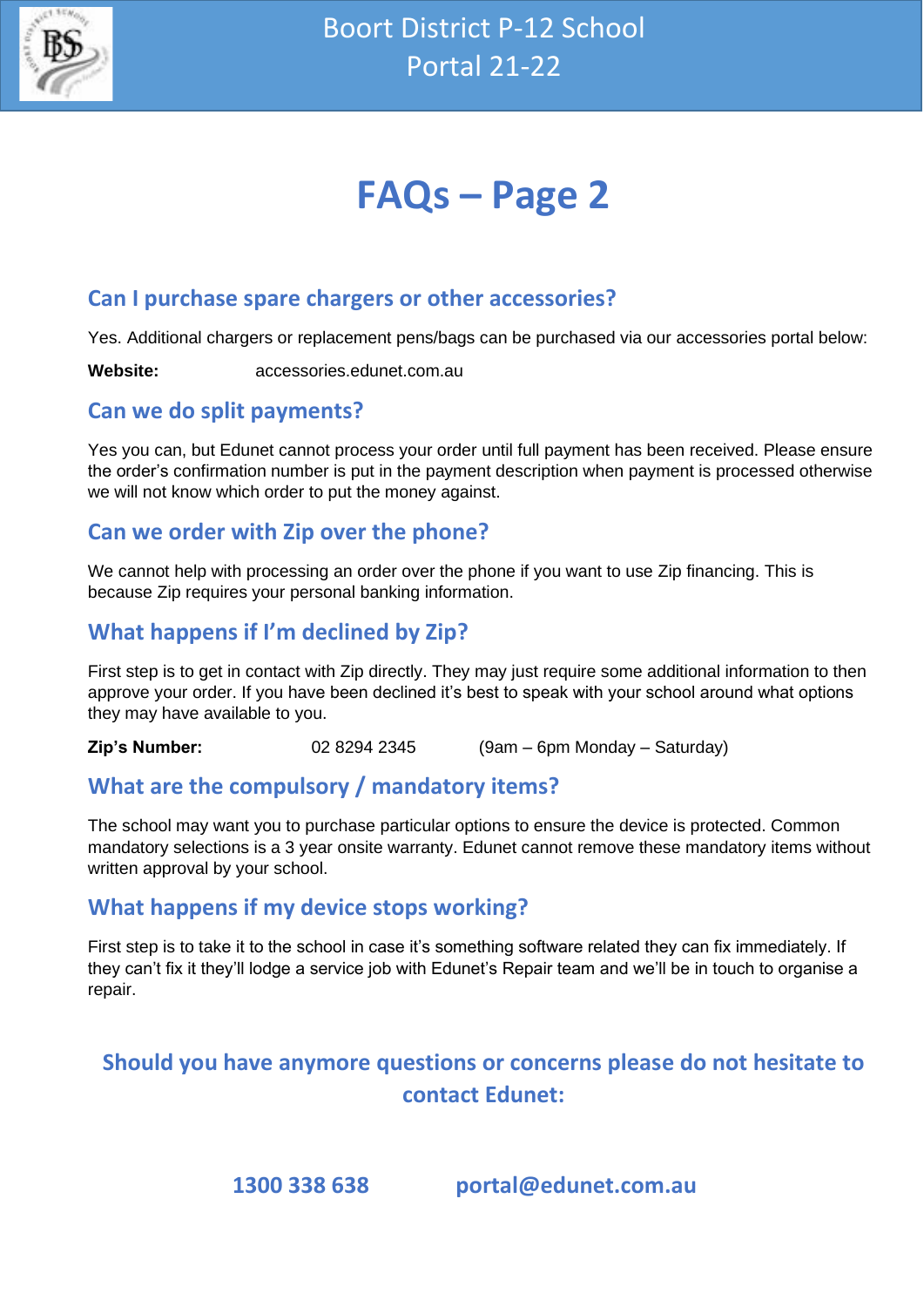



Edunet partners with iBroker for all Education **Broker** Insurance. We are authorised to repair Lenovo insurance jobs with iBroker, enabling us to ensure your students device is repaired as fast as humanly possible.

#### **Important to Know!**

You may be able to insure your device through your Home and Contents Insurance. Before you make a decision, please check and be mindful of the below points:

- Home and Contents Insurance excess's is usually upwards of \$500, iBroker's excess is significantly lower.
- Some Home and Contents Insurance companies require you to send the device to their repairer. This will mean you may not get your laptop back for a long period of time.

Edunet provide onsite support through iBroker and can repair your student's device at the school or at your house if it's during school holidays.

#### WHAT IS COVERED?

- Accidental Loss For Example
	- ✓ Left on Public Transport
		- ✓ Left at Bus Stop
	- Accidental Damage For Example
		- ✓ Dropped
		- ✓ Stepped On
		- ✓ Driven Over
		- ✓ Pulled Off Desk
		- ✓ Fell out of Locker
		- ✓ Liquid Spill
- Loss or damage by theft or attempted theft
- From unoccupied building or vehicle only following forcible entry
- In the open air only where:
	- $\checkmark$  Laptop in direct supervision and control of adult
	- $\checkmark$  At their place of education
		- $\checkmark$  At college organised activity / event
		- ✓ At organised extra-curricular activity
		- ✓ Other places of residence
		- $\checkmark$  Medical appointments of any kind
		- $\checkmark$  By force or intimidation

#### WHAT ISN'T COVERED?

- Electrical or mechanical malfunction or derangement
- Scratches and normal wear and tear
- Malicious damage by your child
- Loss or damage by theft or attempted theft:
	- From an unoccupied building or vehicle unless as a result of forcible entry
	- $\overline{\phantom{a}}$  From any unsecured place in the open air unless:
		- The laptop is under the direct control and supervision of an adult; or
			- Your child is on the way to or from their place of education; or
				- ✓ An organised college or educational activity; or
					- ✓ An organised extra-curricular activity; or
					- ✓ Other places of residence of accommodation; or
					- $\checkmark$  A medical appointment of any kind
	- **EX** Loss of damage occurring while the laptop is being transported in any aircraft or watercraft unless the laptop is carrier as personal baggage
	- **EXEC** Loss of or damage to software of any sort